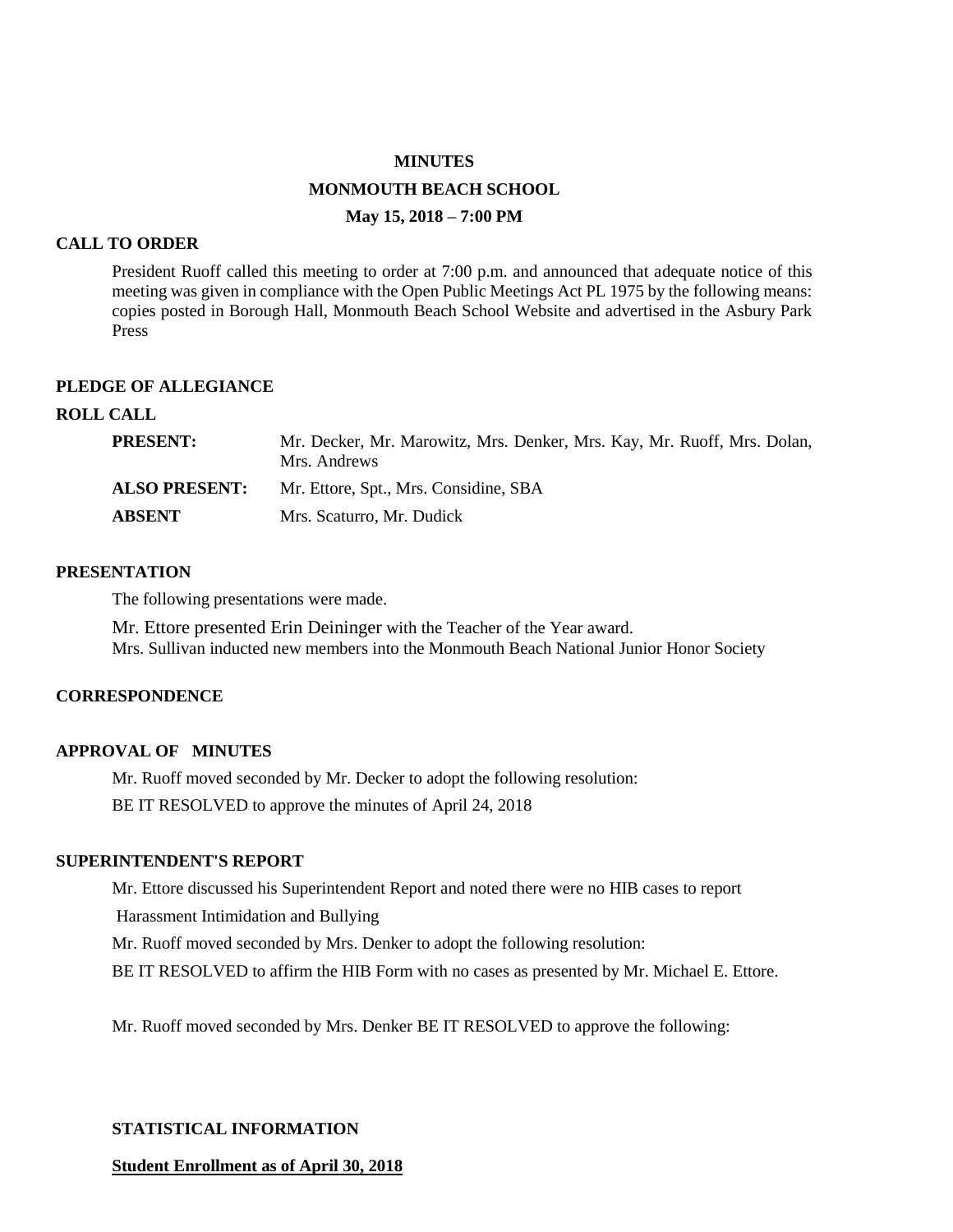| Preschool     |       | 16        |
|---------------|-------|-----------|
| Kindergarten  |       | 22        |
| Grade 1       |       | 19        |
| Grade 2       |       | 24        |
| Grade 3       |       | 17        |
| Grade 4 - 1   |       | 13        |
| Grade 4 - 2   |       | 14        |
| Grade 5 - 1   |       | 14        |
| Grade 5 - 2   |       | 16        |
| Grade $6 - 1$ |       | 14        |
| Grade 6 - 2   |       | 15        |
| Grade 7 - 1   |       | 13        |
| Grade 7 - 2   |       | 12        |
| Grade 8 - 1   |       | 19        |
| Grade 8 - 2   |       | <u>19</u> |
|               | Total | 246       |
|               |       |           |

Special Education (Out of District): 2

One student in the following placements:

Oceanport Schools (1)

Harbor School (1)

| <b>Student Attendance</b> |       |          |       |
|---------------------------|-------|----------|-------|
| September                 | 98%   | February | 92%   |
| October                   | 97%   | March    | 95.5% |
| November                  | 94%   | April    | 96%   |
| December                  | 94.5% | May      |       |
| January                   | 92.5% | June     |       |
| <b>Staff Attendance</b>   |       |          |       |
| September                 | 98.5% | February | 94.5% |
| October                   | 97.5% | March    | 93.5% |
| November                  | 97.5% | April    | 95%   |
| December                  | 93.5% | May      |       |
| January                   | 96.5% | June     |       |

Fire Drills April 13, 2018 at 1:50 p.m. Security Drill Evacuation (non fire) – April 24, 2018 at 2:00 p.m.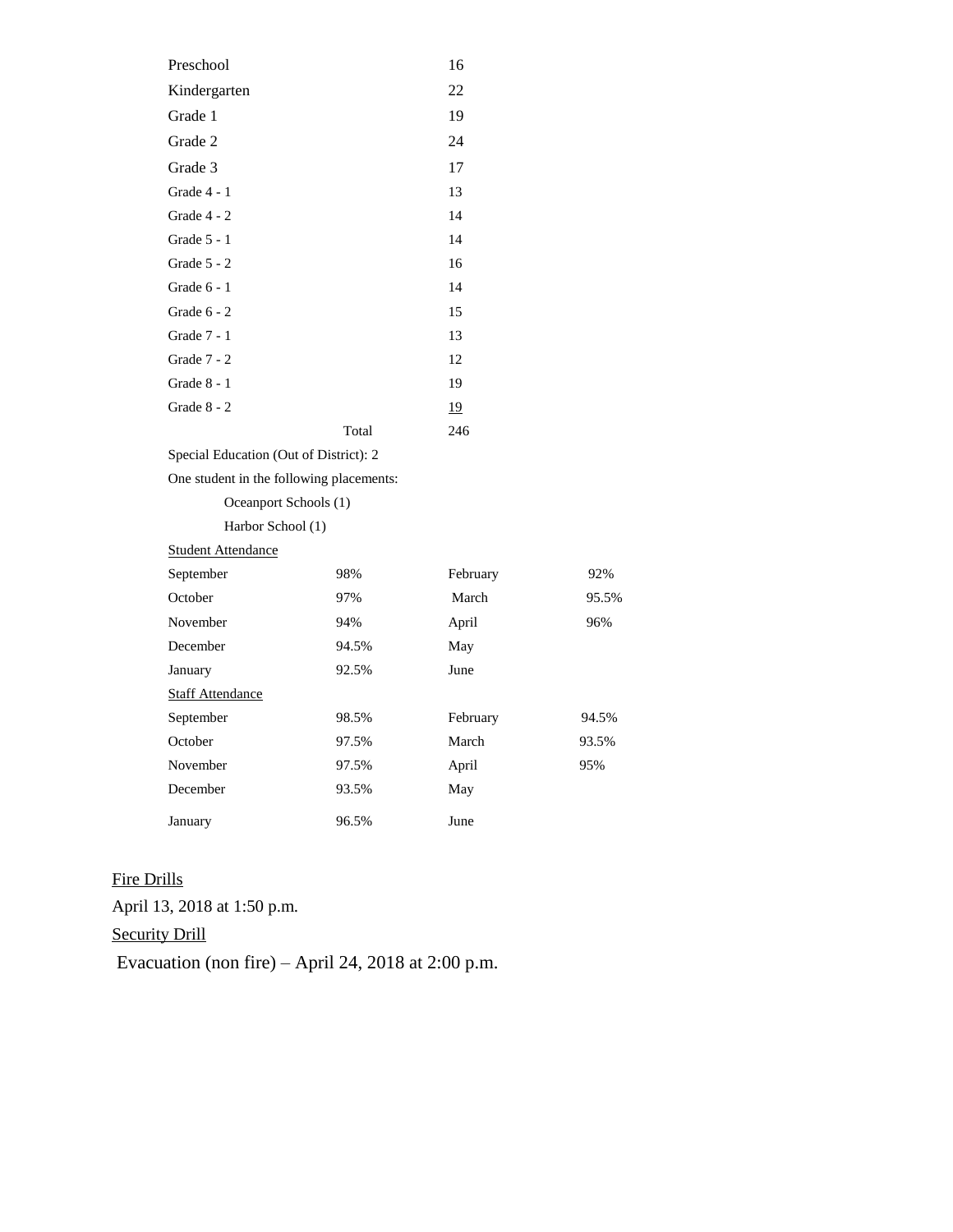# **PUBLIC DISCUSSION**

In compliance with Open Public Meetings Act PL 1975, Chapter 10:4-12 subsection b, - A public body may exclude the public only from that portion of a meeting at which the public body discusses any matter involving the employment, appointment, termination of employment, terms and conditions of employment evaluation of the performance of promotion or discipline of any specific prospective public officer or employees or current public offer or employee employed or appointed by the public body, unless all the individual employees or appointees whose rights could be adversely affected request in writing that such matter or matters be discussed at a public meeting. As per Board Bylaws, 0167, public participation in Board Meetings, such remarks are to be limited to five minutes duration. The Board of Education, though affording the opportunity for members of the public to comment will not engage and/or make remarks concerning matters of student confidentiality and/or matters of personnel wherein employees of the District have not been given notice of the Board's intent to discuss their terms and conditions of employment. Members of the public are reminded that though they are afforded the opportunity to address the Board, they are not given license to violate the laws of slander. Comments made by members of the public that are not in keeping with the orderly conduct of a public meeting will be asked to yield the floor and if they fail to do so may be subject to charges under New Jersey statues associated with disruption of a public meeting.

# **PTO UPDATE**

Mrs. Quatrocchi reviewed past and present events.

#### **FINANCE**

Chair: Karen Dolan

Leo Decker, Ken Marowitz, Melanie Andrews

Mrs. Dolan moved seconded by Mr. Marowitz to adopt the following resolution:

| BE IT RESOLVED to approve the following financial report |  |  |  |  |
|----------------------------------------------------------|--|--|--|--|
|                                                          |  |  |  |  |

Report of the Board Secretary – April 30, 2018 Cash Balances:

| Fund 10 |     | \$2,808,873.61 |
|---------|-----|----------------|
| Fund 20 | \$  | 21,218.84      |
| Fund 30 | \$  | 52,613.15      |
| Fund 40 | \$  |                |
| Fund 50 | \$  | 2.791.70       |
| Fund 60 | \$. | 48,842.11      |

- Reconciliation Report for April
- Monthly transfer report
- May bill list in the amount of \$120,154.63
- Payroll report for April

In accordance with the reports attached:

Pursuant to NJAC 6:l20-2.13(d), I certify as of April 30, 2018 no budgetary line item account has been over expended in violation of NJAC 6:20-22.13 (ad). I hereby certify that all of the above information is correct.

Board Certification:

Pursuant to NJAC 6:20-2.3 (e), we certify that as of April 30, 2018 after review of the Secretary's Monthly Report and upon consultation with the appropriate district officials, that to the best of our knowledge, no major account or fund has been over expended in violation of NJAC 6:230-22.13(b) and that sufficient funds are available to meet the district's financial obligations for the remainder of the fiscal year.

YES:Mr. Decker, Mr. Marowitz, Mrs. Denker, Mrs. Kay, Mr. Ruoff, Mrs. Dolan, Mrs. Andrews

Mrs. Dolan moved seconded by Mrs. Denker to adopt the following resolution:

BE IT RESOLVED to retroactively approve the following payment for the March 16 2018 Staff Professional Development Day at MBS: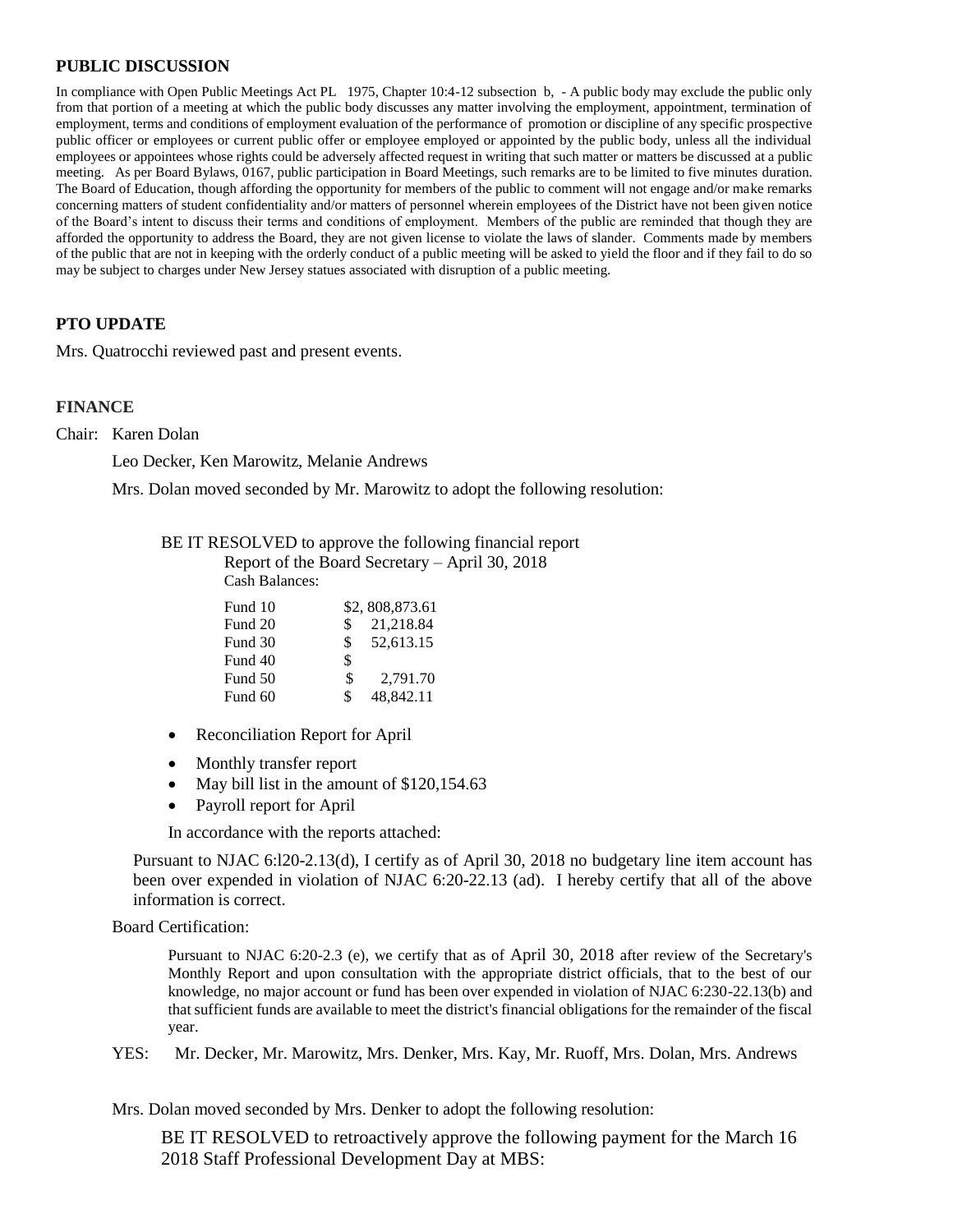Suicide Awareness Training for the staff from the Center for Counseling Services at a cost of \$600.00.

YES:Mr. Decker, Mr. Marowitz, Mrs. Denker, Mrs. Kay, Mr. Ruoff, Mrs. Dolan, Mrs. Andrews

Mrs. Dolan moved seconded by Mr. Decker to adopt the following resolution

BE IT RESOLVED to rescind the following resolution: To approve Seashore to provide transportation for one student to the Monmouth County Voc from May 11 – May 22 at a cost of \$2,000.00 pending attorney review of liability to provide the transportation.

YES:Mr. Decker, Mr. Marowitz, Mrs. Denker, Mrs. Kay, Mr. Ruoff, Mrs. Dolan, Mrs. Andrews

Mrs. Dolan moved seconded by Mr. Decker to adopt the following resolution BE IT RESOLVED to retroactively approve transportation to be provided by Shore Regional for the period May 11th to the 22nd, at \$170 per day for 8 days for a total of \$1360 which includes an additional driver since we would need to pay a driver to transport the students from MB to Shore and then a per mile rate because the route would be a little longer.

YES:Mr. Decker, Mr. Marowitz, Mrs. Denker, Mrs. Kay, Mr. Ruoff, Mrs. Dolan, Mrs. Andrews

Mrs. Dolan moved seconded by Mrs. Denker to adopt the following resolution BE IT RESOLVED to approve the following bus companies to provide quotes and services as needed for the 2018-2019 school year: Durham Bus Services, Hartnett Transportation. Jay's Bus Service, Seashore, MOESC, and Long Branch Schools.

Mrs. Dolan moved seconded by Mr. Marowitz to adopt the following resolution: BE IT RESOLVED to approve agreement with Monmouth Ocean Educational Services Commission to provide Substitute Nursing Services as needed for the 18-19 school year at a cost of \$56 per hour for a registered nurse and \$44.50 per hour for an LPN

YES:Mr. Decker, Mr. Marowitz, Mrs. Denker, Mrs. Kay, Mr. Ruoff, Mrs. Dolan, Mrs. Andrews

# **PERSONNEL**

Chair: Kelly Scaturro

Kathy Denker, Chris Dudick, Barbara Kay

Mrs. Denker moved seconded by Mrs. Dolan to adopt the following resolution:

BE IT RESOLVED to approve the following tenured and non-tenured certified staff for the 2018- 2019 school year and to approve salaries as per Teacher Salary Guide for the 2018-2019 school year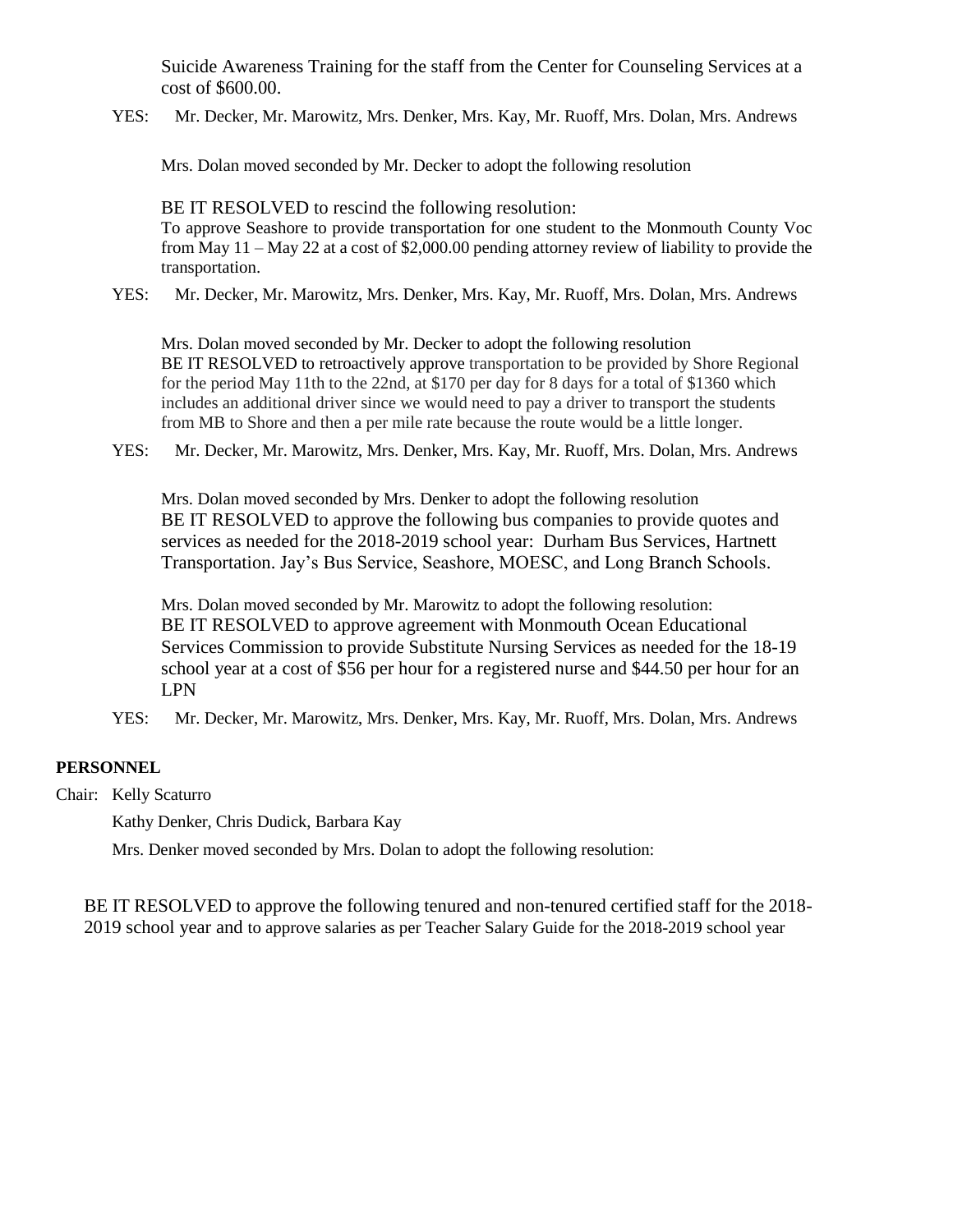| <b>STEP</b> | <b>LAST NAME</b> | <b>FIRST NAME</b> |                                 | 2018-2019 |
|-------------|------------------|-------------------|---------------------------------|-----------|
| $8 - 9$     | <b>ALBERT</b>    | RIANNE            | \$                              | 61,105    |
| 12          | <b>BROWN</b>     | <b>BARBARA</b>    | \$                              | 62,005    |
| $8 - 9$     | <b>CLARK</b>     | <b>JESSICA</b>    | \$                              | 61,105    |
| 10          | <b>DEININGER</b> | ERIN              | \$                              | 59,805    |
| $6 - 7$     | <b>FREGLETTE</b> | <b>TINA</b>       | \$                              | 60,105    |
| $6 - 7$     | <b>FUCHS</b>     | <b>JACLYN</b>     | \$                              | 57,805    |
| 11          | GALLO            | <b>LORI</b>       | \$                              | 60,805    |
| 20          | <b>GILLICK</b>   | <b>SUSAN</b>      | \$                              | 89,350    |
| 20          | <b>HALL</b>      | <b>AMY</b>        | \$                              | 46,700    |
| 10          | <b>KAMMERER</b>  | <b>MICHAEL</b>    | \$                              | 59,805    |
| 12          | <b>LOPICCOLO</b> | <b>DINA</b>       | \$                              | 64,305    |
| 20          | <b>MAHONEY</b>   | <b>DOROTHY</b>    | \$                              | 90,900    |
| $8 - 9$     | <b>MARINO</b>    | <b>DEBRA</b>      | \$                              | 58,805    |
| $8 - 9$     | <b>MAXCY</b>     | ALEXANDRA         | \$                              | 61,105    |
| $6 - 7$     | <b>MCMAHON</b>   | <b>ALISON</b>     | \$                              | 61,055    |
| 4           | <b>MOGAVERO</b>  | <b>RACHEL</b>     | \$                              | 58,105    |
| 20          | O'NEILL          | <b>DONNA</b>      | \$                              | 92,400    |
| $8 - 9$     | PENNELL          | <b>TRACY</b>      | \$                              | 58,805    |
| 20          | PIETZ            | <b>NANCY</b>      | \$                              | 94,200    |
| 5           | <b>POZNAK</b>    | <b>KORY</b>       | \$                              | 56,805    |
| 19          | <b>PRIEST</b>    | <b>CHRISTINE</b>  | \$                              | 8,444     |
| 20          | <b>SANTRY</b>    | <b>STEPHANIE</b>  | \$                              | 91,400    |
| 20          | SHERIDAN         | <b>KARA</b>       | \$                              | 90,700    |
| 19          | SILAKOWSKI       | <b>DOREEN</b>     | \$                              | 85,390    |
| 10          | <b>STAFFORD</b>  | <b>LINDA</b>      | \$                              | 37,263    |
| 5           | STEEBER-ROSSI    | <b>EMILY</b>      | \$                              | 56,805    |
| 20          | <b>SULLIVAN</b>  | <b>DENISE</b>     | \$                              | 90,200    |
| 17          | <b>TUZZO</b>     | <b>DEBRA</b>      | \$                              | 45,264    |
| 12          | VACCARELLI       | <b>MEGHAN</b>     | \$                              | 64,305    |
| 13          | VASTANO          | <b>JASON</b>      | \$                              | 63,240    |
| 15          | <b>VINCELLI</b>  | <b>PETER</b>      | \$                              | 66,640    |
| 19          | ZAYKO            | <b>CYNTHIA</b>    | \$                              | 50,664    |
| 4           | <b>OWENS</b>     | <b>AMANDA</b>     | $\overline{\boldsymbol{\zeta}}$ | 55,805    |

YES:Mr. Decker, Mr. Marowitz, Mrs. Denker, Mrs. Kay, Mr. Ruoff, Mrs. Dolan, Mrs. Andrews

Mrs. Denker moved seconded by Mr. Decker to adopt the following resolution:

BE IT RESOLVED to hire Amanda Owens at Step 4 of the 2018-2019 current salary guide at a salary of \$55,805.

YES:Mr. Decker, Mr. Marowitz, Mrs. Denker, Mrs. Kay, Mr. Ruoff, Mrs. Dolan, Mrs. Andrews

Mrs. Denker moved seconded by Mrs. Dolan to adopt the following resolution: BE IT RESOLVED to approve Taylor Andretta, a student from Monmouth University, to conduct clinical teaching practice with Debra Marino in the Kindergarten classroom from September, 2018 through April, 2019.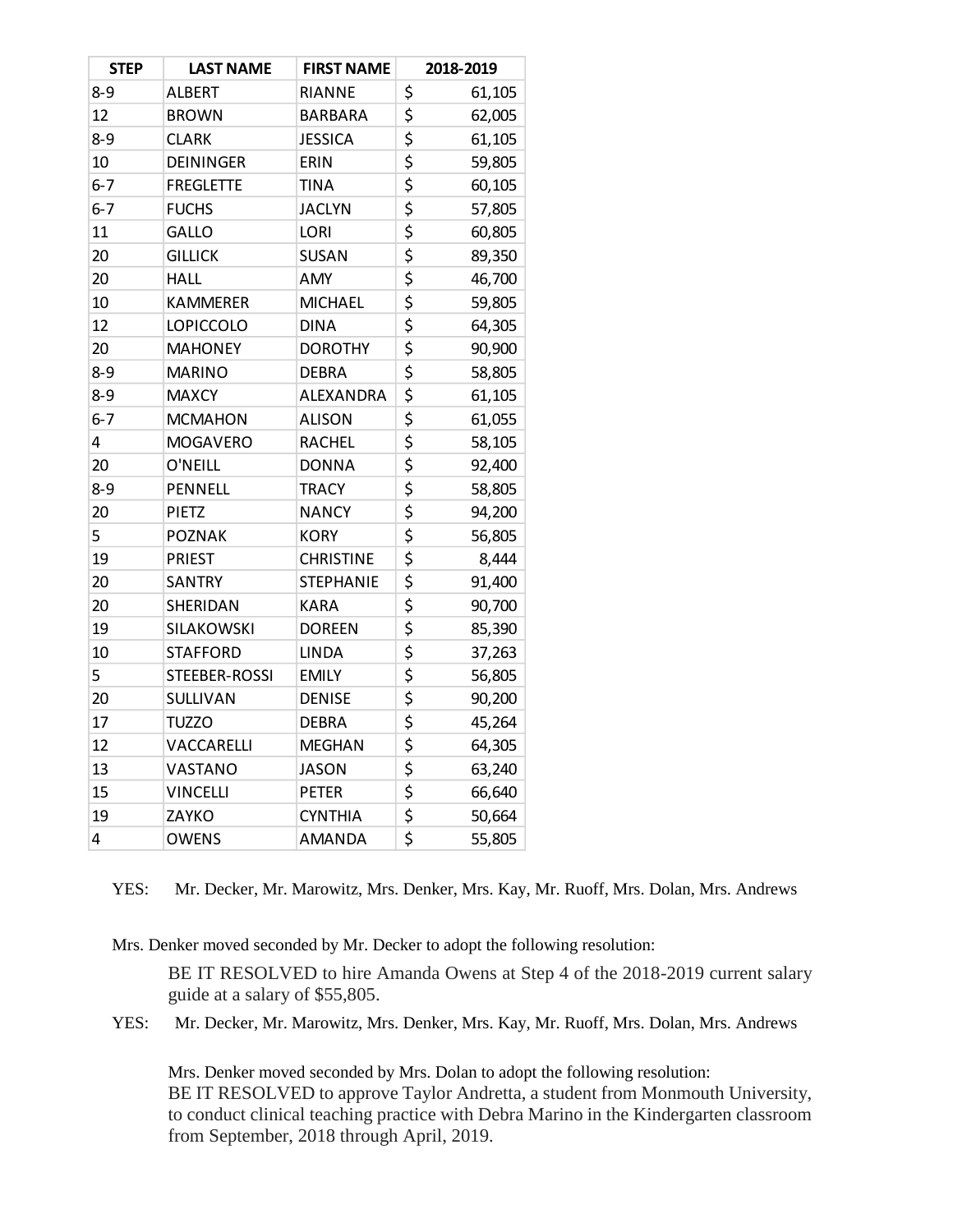Mrs. Denker moved seconded by Mrs. Dolan to adopt the following resolution: BE IT RESOLVED to approve contract with Shore Regional High School to provide shared Director of Curriculum Services in the amount of \$17,500

YES:Mr. Decker, Mr. Marowitz, Mrs. Denker, Mrs. Kay, Mr. Ruoff, Mrs. Dolan, Mrs. Andrews

# **CURRICULUM AND INSTRUCTION**

Chair: Kathy Denker

Kelly Scaturro, Chris Dudick, Barbara Kay

Mrs. Kay moved seconded by Mr. Decker to adopt the following resolution:

BE IT RESOLVED to approve Monmouth Beach School District 2018-2019 Summer Reading Support Position, Rate: \$30 Per Hour (Not to Exceed 20 Hours) as follows:

| Alexandria Maxcy | t0 hours | \$300.00 |
|------------------|----------|----------|
| Nancy Pietz      | hours    | 300.00   |

YES:Mr. Decker, Mr. Marowitz, Mrs. Denker, Mrs. Kay, Mr. Ruoff, Mrs. Dolan, Mrs. Andrews

Mrs. Denker moved seconded by Mrs. Dolan to adopt the following resolution: BE IT RESOLVED to approve the 2018-2019 Regional Professional Development Plan.

Mrs. Denker moved seconded by Mrs. Dolan to adopt the following resolution:

 BE IT RESOLVED to approve Monmouth Beach School District 2018-2019 Curriculum Writing/Revision as follows:

# English Language Arts Grades K-4

Up to 7 staff members not to exceed \$3,969.70 (74.9 hours in total @ \$53/hr., 10.7 hours each writer)

| Deininger    | 10.7 hours | \$567.10 |
|--------------|------------|----------|
| <b>Fuchs</b> | 10.7 hours | \$567.10 |
| Mogavero     | 10.7 hours | \$567.10 |
| <b>Pietz</b> | 10.7 hours | \$567.10 |
| Poznak       | 10.7 hours | \$567.10 |
| Sheridan     | 10.7 hours | \$567.10 |
| Vaccarelli   | 10.7 hours | \$567.10 |

# Art Grades Pre-K-8

5 staff members not to exceed \$2,650 (50 hours in total @ \$53/hr., 10 hours each writer)

| Deininger    | 10 hours | \$530 |
|--------------|----------|-------|
| <b>Fuchs</b> | 10 hours | \$530 |
| Pietz        | 10 hours | \$530 |
| Rossi        | 10 hours | \$530 |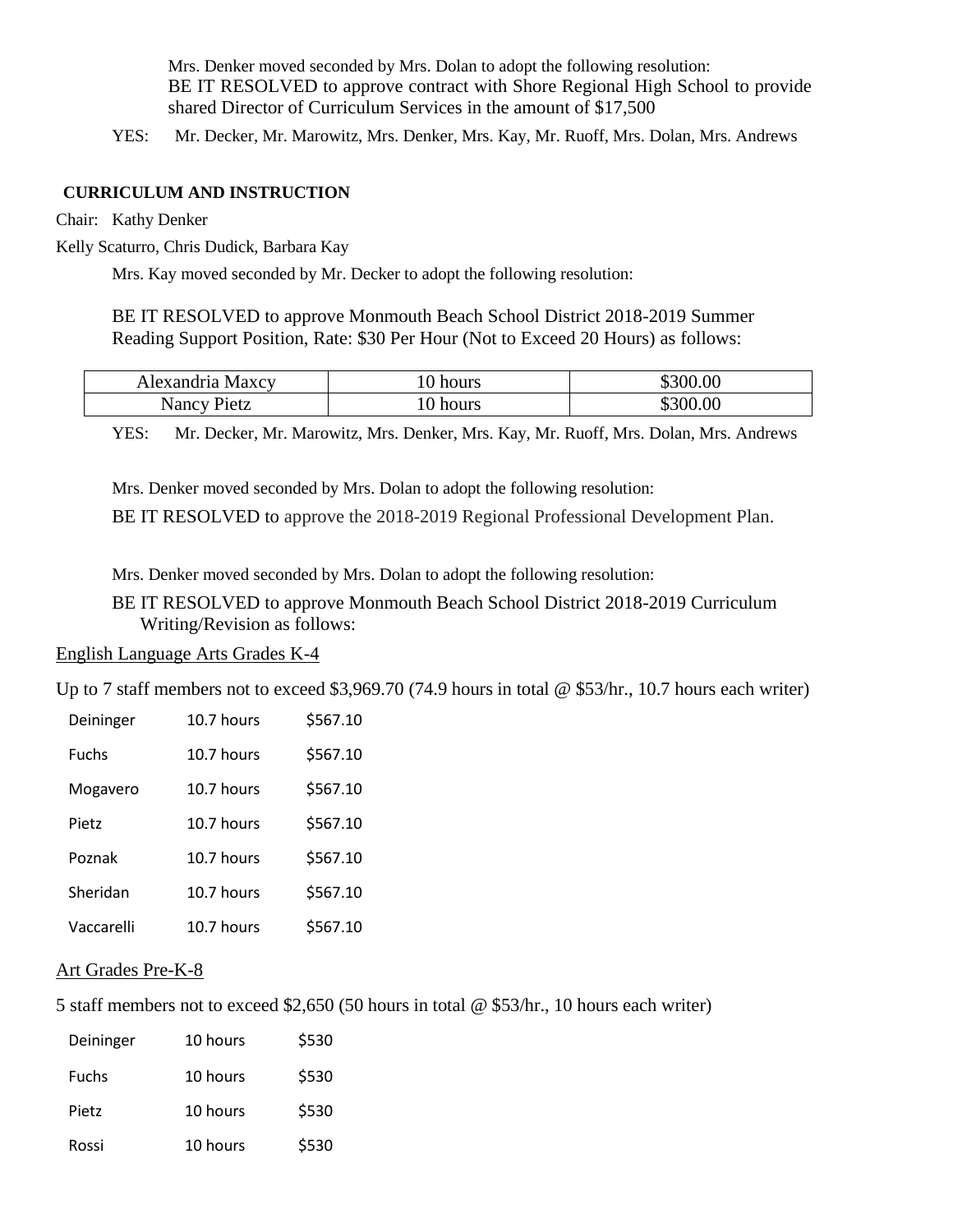Vaccarelli 10 hours \$530

Music Grades Pre-K-8

1 staff members not to exceed \$2,650 (50 hours in total @ \$53/hr.)

Rossi 50 hours \$2,650

Physical Education Grades Pre-K-8

4 staff members not to exceed \$2,650 (50 hours in total @ \$53/hr., 12.5 hours each writer)

| Deininger    | 12.5 hours | \$662.50 |
|--------------|------------|----------|
| <b>Fuchs</b> | 12.5 hours | \$662.50 |
| Pietz        | 12.5 hours | \$662.50 |
| Vaccarelli   | 12.5 hours | \$662.50 |

#### Spanish Grades Pre-K-8

1 staff members not to exceed \$2,650.00 (50 hours in total @ \$53/hr.)

Sullivan 50 hours \$2,650.00

Monmouth Beach Total \$14,569.70

YES:Mr. Decker, Mr. Marowitz, Mrs. Denker, Mrs. Kay, Mr. Ruoff, Mrs. Dolan, Mrs. Andrews

Mrs. Kay moved seconded by Mrs. Denker to adopt the following resolution BE IT RESOLVED to approve the following workshops: Kara Sheridan, Dina LoPiccolo, Linda Stafford, Meghan Vaccarelli, Michael Ettore to attend the Garden State Summit workshop on June 4, 2018 at a total cost of \$175.00.

YES:Mr. Decker, Mr. Marowitz, Mrs. Denker, Mrs. Kay, Mr. Ruoff, Mrs. Dolan, Mrs. Andrews

Mrs. Kay moved seconded by Mrs. Dolan to adopt the following resolution BE IT RESOLVED to approve the extraordinary services for the 2018 summer extended school year program from July 9,  $2018 -$ August 3,  $2018$  for ages  $4 - 6$  and July 10,  $2018 -$ August 16, 2018 for ages 7 – 12:

- OT Services by Tender Touch at \$85.00 per hour.

Academic Assistance by Rachel Mogavero and Tracy Pennell at \$30.00 per hour.

YES:Mr. Decker, Mr. Marowitz, Mrs. Denker, Mrs. Kay, Mr. Ruoff, Mrs. Dolan, Mrs. Andrews

#### **BUILDING AND GROUNDS**

Chair: Leo Decker

Ken Marowitz, Karen Dolan, Melanie Andrews

Mr. Decker moved seconded by Mrs. Dolan to adopt the following resolution

BE IT RESOLVED to approve the following Building Use Application Forms**:** 

- MB PTO to host an author visit for grades  $K 5$  in the gym on June 11, 2018 from 9 a.m. – 11 a.m.
- Eugene Hession of US Life Safety Association to hold an  $8<sup>th</sup>$  grade assembly on Beach Safety in the gym on May 23, 2018 from 1:30 p.m. – 2:45 p.m.
- Girl Scouts to hold a meeting on May 3, 2018 from  $5:45$  p.m.  $-7:15$  p.m. in room 5.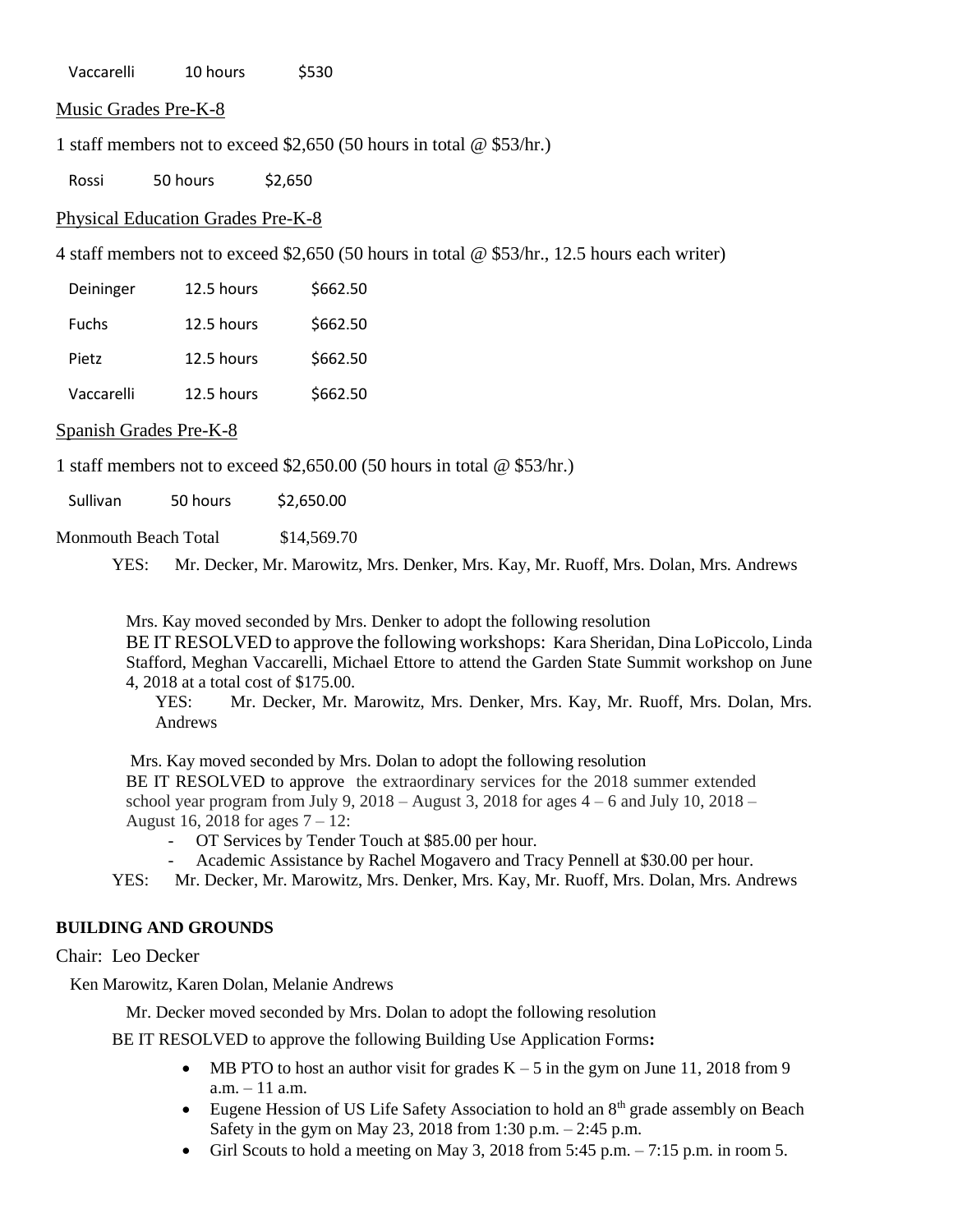• MB PTO to hold Garden Club meetings in the courtyard and/or room 5 on 5/8/18, 5/15/18, 5/22/18, 5/29/18, 6/5/18, 6/12/18, and 6/19/18 from 3:00 p.m. – 4:00 p.m.

The following bids were received on April 26, 2018 for the Addition and Alterations to the Monmouth Beach School:

| Contractor                  | Base Bid    | Add Alternate |
|-----------------------------|-------------|---------------|
| <b>Pharos Enterprises</b>   | \$1,577,000 | \$19,000      |
| <b>Apex Enterprises</b>     | \$1,769,000 | \$19,000      |
| <b>M&amp;M</b> Construction | \$2,025,000 | \$38,800      |

In accordance with the review of documents and recommendation of Eric Wagner, AIA, the following resolution shall be adopted:

Mr. Decker moved seconded by Mrs. Dolan to adopt the following resolution

BE IT RESOLVED to award bid to Pharos Enterprises, Base Bid \$1,577.000 and to determine at a later date the Add Alternate of \$19,000 in accordance with N.J.S.A. 18A:18A

YES:Mr. Decker, Mr. Marowitz, Mrs. Denker, Mrs. Kay, Mr. Ruoff, Mrs. Dolan, Mrs. Andrews

# **POLICY**

Chair: Christopher Dudick

No Report

# **GENERAL ITEMS**

- Next meeting date June 19, 2018 at 7:00 p.m.
- BE IT RESOLVED to approve the purchase of \$50 Barnes & Noble gift cards as awards for the  $8<sup>th</sup>$  grade graduation from funds donated by the following Monmouth Beach organization:
	- Sandpipers of Monmouth Beach Monmouth Beach Beautification Committee Monmouth Beach Fire Company Monmouth Beach PBA Monmouth Beach Board of Education Monmouth Beach School Student Council Monmouth Beach Teacher's Association Monmouth Beach Cultural Center Monmouth Beach PTO Monmouth Beach Ladies Fire Auxiliary Monmouth Beach First Aid Squad Monmouth Beach Historical Society Class of 1957